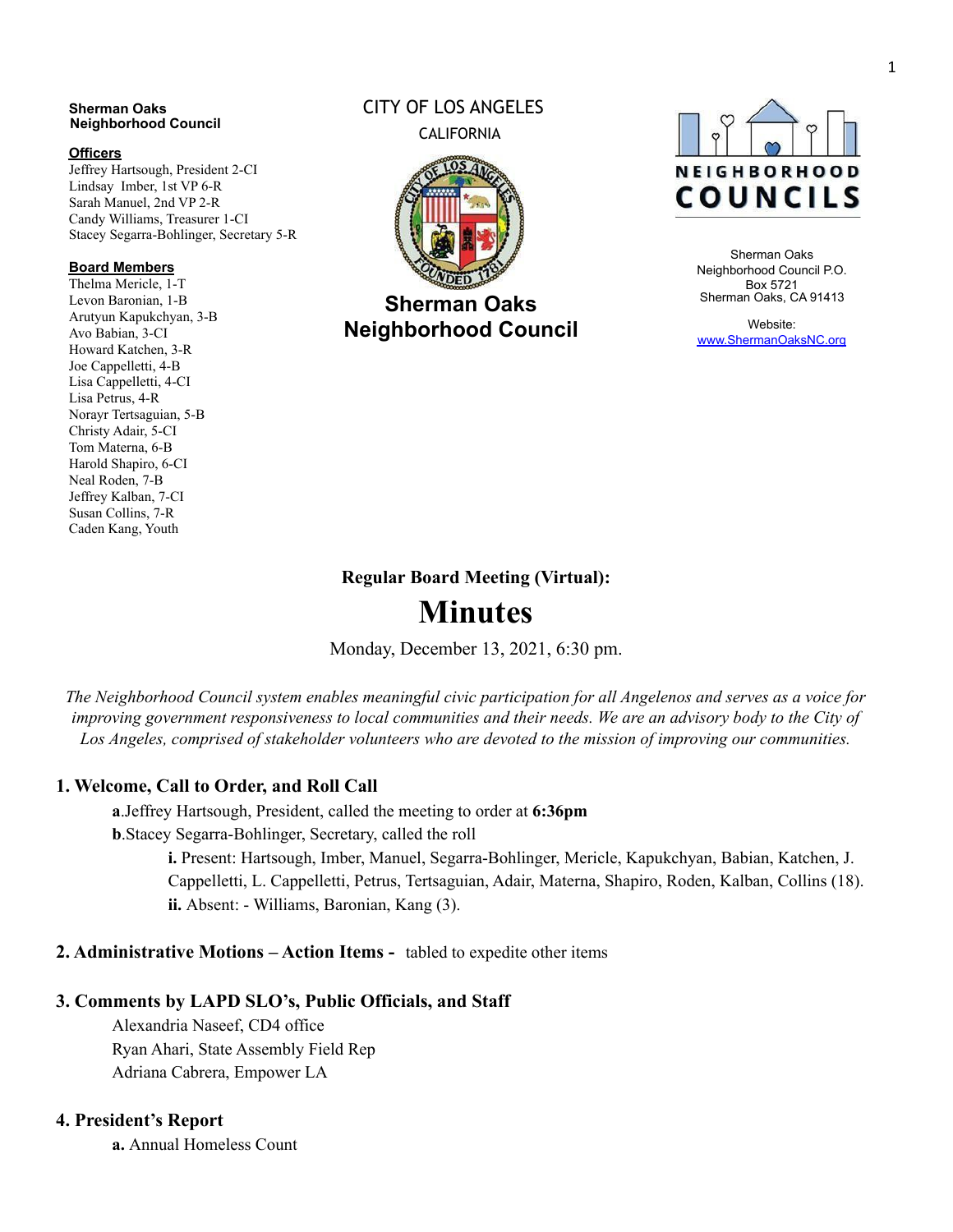**b.** Metro – Sepulveda Corridor Transit Project Scoping Period November 30, 2021 – February 11, 2022

**c.** Redistricting Commissions Affecting Sherman Oaks

**d.** Request for Engagement and Active Participation Metro, SB9, Community Plan

#### **5. Committee Reports**

**a. Education Committee** - Joe Cappelletti, Chair Next Meeting: December 20, 6:30pm

**b. Government Affairs** – Lindsay Imber, Chair Next Meeting: December 28, 7:00pm

**i.** CF 21-1283 Motion: *The Sherman Oaks Neighborhood Council (SONC) urges the City to preserve and maintain its established December 18 deadline for certain city employees, including sworn personnel, to achieve COVID-19 vaccination, with the exception for staf with permissible exemptions to receiving vaccines. Given SONC's prior support for CF 21-0878, SONC hereby supports a requirement that city employees encountering vulnerable members of the public particularly susceptible to complications from COVID-19, such as LAFD personnel rendering medical aid, be vaccinated, when appropriate and unless exempted. Insofar as public health is concerned, public safety personnel should put the safety and wellbeing of the community first by getting vaccinated, where practicable.* NOTE: this motion is presented by a committee and does not require a second

**Moved by:** Government Affairs Committee **Seconded by:** n/a

**Yes:** Hartsough, Imber, Manuel, Mericle, Babian, Katchen, J. Cappelletti, L. Cappelletti, Petrus, Adair, Materna, Shapiro, Roden, Kalban, Collins (15).

**No:** Segarra-Bohlinger, Kapukchyan (2). / **Absent:** Williams, Baronian, Tertsaguian, Kang (4) / **Abstain:** - (0).

**Motion to adopt 5b.i carries 15-2-4-0**

**c. Green and Sustainability Committee** – Avo Babian, Chair

Next Meeting: January 5, 8:00pm

**i.** CF 21-1208 -- Motion: *The Sherman Oaks Neighborhood Council (SONC) supports CF 21-1208 which seeks to identify the steps necessary to comply with the CalRecycle regulations to reduce organic waste disposal by 75% by 2025, and to determine the potential impact of the CalRecycle regulations on the ratepayers.*

NOTE: this motion is presented by a committee and does not require a second

**Moved by:** Green and Sustainability Committee **Seconded by:** n/a **Yes:** Hartsough, Imber, Manuel, Segarra-Bohlinger, Mericle, Kapukchyan, Babian, Katchen, J. Cappelletti, L. Cappelletti, Petrus, Adair, Materna, Shapiro, Roden, Kalban, Collins (17).

**No:** - (0). / **Absent:** Williams, Baronian, Tertsaguian, Kang (4) / **Abstain:** - (0). **Motion to adopt 5c.i carries 17-0-4-0**

**ii.** Mulholland Scenic Parkway Plan Specific Plan / CF 21-1286 Mulholland Scenic Parkway Motion: *The Sherman Oaks Neighborhood Council (SONC) requests that the Mulholland Scenic*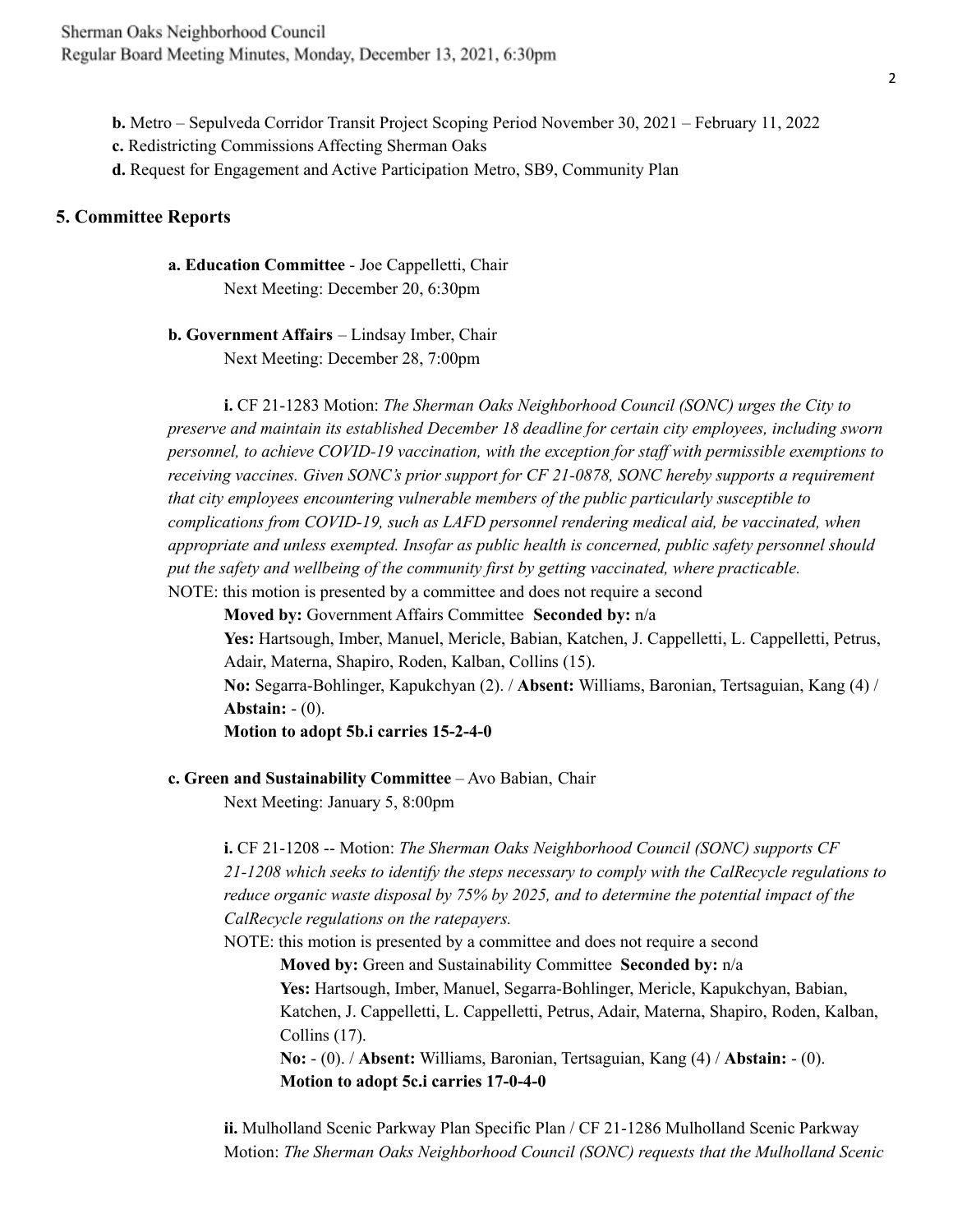*Parkway Specific Plan Implementation Guidance Memorandum issued by Vincent Bertoni, dated March 20, 2021, be rescinded or amended. The memorandum, issued unilaterally by Director Bertoni with no prior notice or opportunity for public comment, purports to limit the oversight of the Specific Plan's Design Review Board (DRB) by declaring that projects that are not visible from the Mulholland Drive right of way are exempt from review by the DRB. The Director's action is in direct conflict with the express language of the Specific Plan, exceeds his authority under the City Charter, and usurps the legislative function of the City Council which signed the Specific Plan into law in1992. The Director's decision removes the code-mandated expert and professional advice of the Mulholland DRB from decision-making for most of the Specific Plan area. This decision also reduces public oversight of many projects with potentially significant adverse environmental impacts to parkland, scenic overlooks, scenic corridors, wildlife corridors, riparian areas, and the urban forest, dramatically altering a legislative action of the City Council.*

NOTE: this motion is presented by a committee and does not require a second

**Moved by:** Green and Sustainability Committee **Seconded by:** n/a **Yes:** Hartsough, Imber, Manuel, Segarra-Bohlinger, Mericle, Kapukchyan, Katchen, J. Cappelletti, L. Cappelletti, Petrus, Adair, Materna, Shapiro, Roden, Kalban, Collins (16). **No:** - (0). / **Absent:** Williams, Baronian, Babian, Tertsaguian, Kang (5) / **Abstain:** - (0). **Motion to adopt 5c.ii carries 16-0-5-0**

#### **d. Outreach Committee** - Sarah Manuel, Chair

Next meeting January 18, 7:00pm Holiday Clothing Drive, December 18

#### **e. Planning & Land Use Committee** - Jeff Kalban, Chair

Next Meeting(s): Vision – January 6, 6:30pm PLUM – January 20, 6:30pm

**i.** CF 21-1414 –SB9 Motion: *The Sherman Oaks Neighborhood Council (SONC) is in full support of Councilmembers Koretz/Blumenfields's Motion CF 21-1414 that allows the City to put in place by December 31, 2021, objective guidelines for processing SB9 filings. SONC supports all ef orts to protect our neighborhoods from land speculation while supporting well planned growth in our city. SONC urges the City Council to support CF 21-1414 and pass it by December 31, 2021.*

**Moved by:** Kalban **Seconded by:** Petrus **Yes:** Hartsough, Imber, Manuel, Segarra-Bohlinger, Mericle, Kapukchyan, Katchen, J. Cappelletti, L. Cappelletti, Petrus, Tertsaguian, Adair, Materna, Shapiro, Roden, Kalban, Collins (16). **No:** - (0). / **Absent:** Williams, Baronian, Babian, Kang (4) / **Abstain:** - (0). **Motion to adopt 5e.i carries 17-0-4-0**

- **f. Public Safety Committee** Christy Adair, Chair Next Meeting: December 14, 6:30pm
- **g. Traffic and Transportation Committee** Avo Babian, Chair Next Meeting: January 12, 8:00pm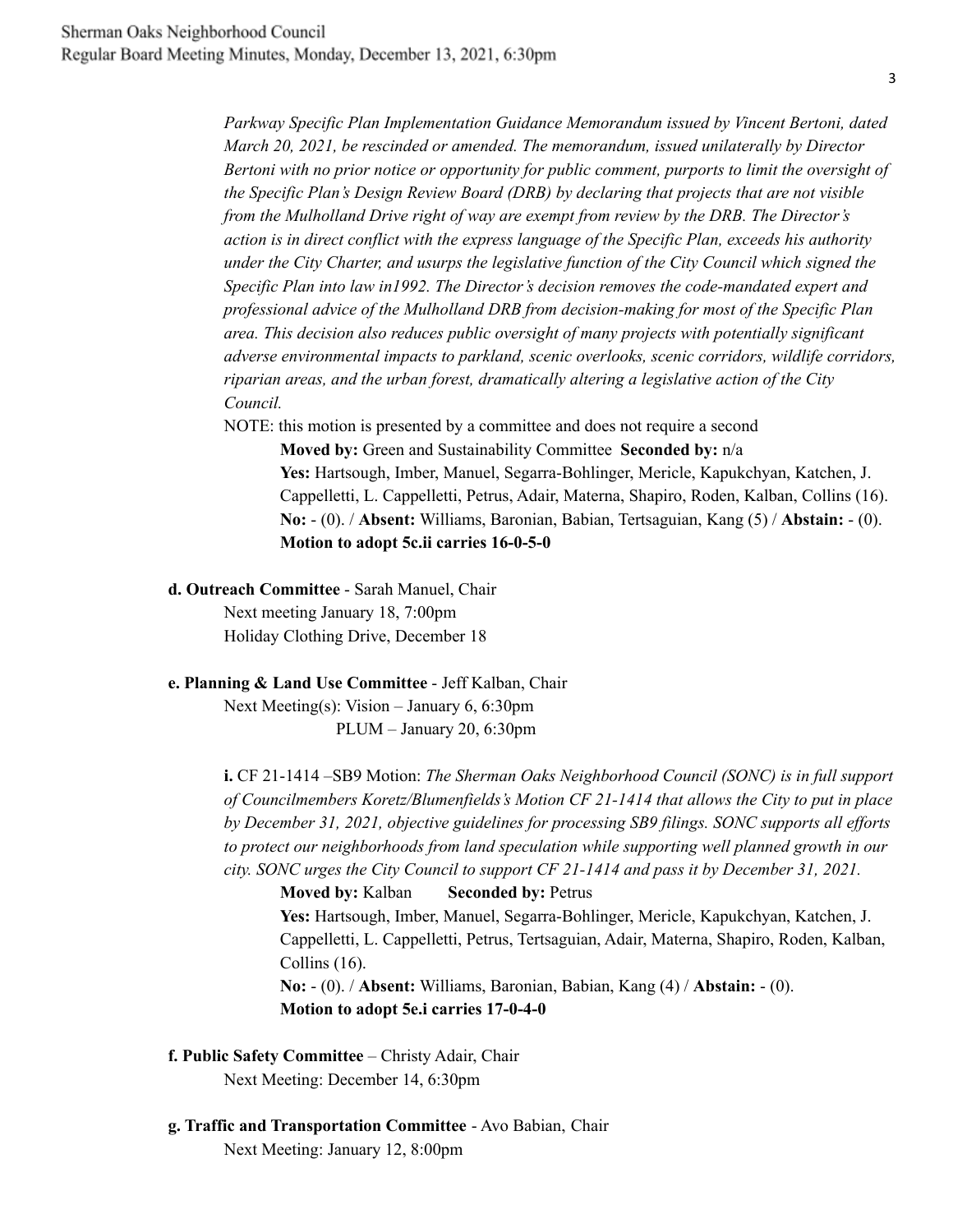**i.** CF 21-1132 –Motion: *The Sherman Oaks Neighborhood Council (SONC) supports CF 21-1132 relative to instructing the City Administrative Of ice with the City's EV Task Force, to convene a Zero Emissions Transportation Infrastructure working group made up of representatives from Various City Departments with the participation of representatives from County, LA Metro, and Metro link, to meet the stated objectives and related matters of this motion.* NOTE: this motion is presented by a committee and does not require a second

**Moved by:** Traffic and Transportation **Seconded by:** n/a **Yes:** Hartsough, Imber, Manuel, Segarra-Bohlinger, Mericle, Kapukchyan, Katchen, J. Cappelletti, L. Cappelletti, Petrus, Tertsaguian, Adair, Materna, Shapiro, Roden, Kalban, Collins (17).

**No:** - (0). / **Absent:** Williams, Baronian, Babian, Kang (4) / **Abstain:** - (0). **Motion to adopt 5g.i carries 17-0-4-0**

#### **ii.** LA Metro – Sepulveda Corridor Transit Project (SCTP)

Motion (as presented): *The Sherman Oaks Neighborhood Council (SONC) supports Alternative 6 – Heavy rail that would be entirely underground including along Van Nuys Blvd in the San Fernando Valley and with a southern terminus station on Bundy Drive next to the E Line on the Westside. Community Impact Statements (CIS) to be filed and Letters to CD4 and others, as appropriate.*

Motion Amendment: *The Sherman Oaks Neighborhood Council (SONC) prefers Alternative 6 or a similar fully-underground heavy rail concept in the San Fernando Valley. SONC strongly opposes Alternative 4 and opposes any proposal that would require the displacement of Sherman Oaks residents and businesses.*

**Moved by:** Imber **Seconded by:** Materna

**Yes:** Hartsough, Imber, Manuel, Segarra-Bohlinger, Mericle, Katchen, J. Cappelletti, L. Cappelletti, Petrus, Tertsaguian, Adair, Materna, Shapiro, Roden, Kalban, Collins (16). **No:** - (0). / **Absent:** Williams, Baronian, Babian, Kang (4) / **Abstain:** Kapukchyan (1). **Motion to amend 5g.ii carries 16-0-4-1**

NOTE: this motion is presented by a committee and does not require a second **Moved by:** Traffic and Transportation **Seconded by:** n/a **Yes:** Hartsough, Imber, Manuel, Segarra-Bohlinger, Mericle, Kapukchyan, Katchen, J. Cappelletti, L. Cappelletti, Petrus, Tertsaguian, Adair, Materna, Shapiro, Roden, Kalban, Collins (16). **No:** - (0). / **Absent:** Williams, Baronian, Babian, Kang (4) / **Abstain:** - (0). **Motion to adopt 5g.ii carries 17-0-4-0**

**h. Budget Advocates** - Howard Katchen, Budget Advocate - *discussion followed*

#### **2. Administrative Motions – Action Items (cont.)**

**a.** *A motion to approve the minutes of the November 8, 2021, SONC Board Meeting*. - Item 2a continued to next board meeting